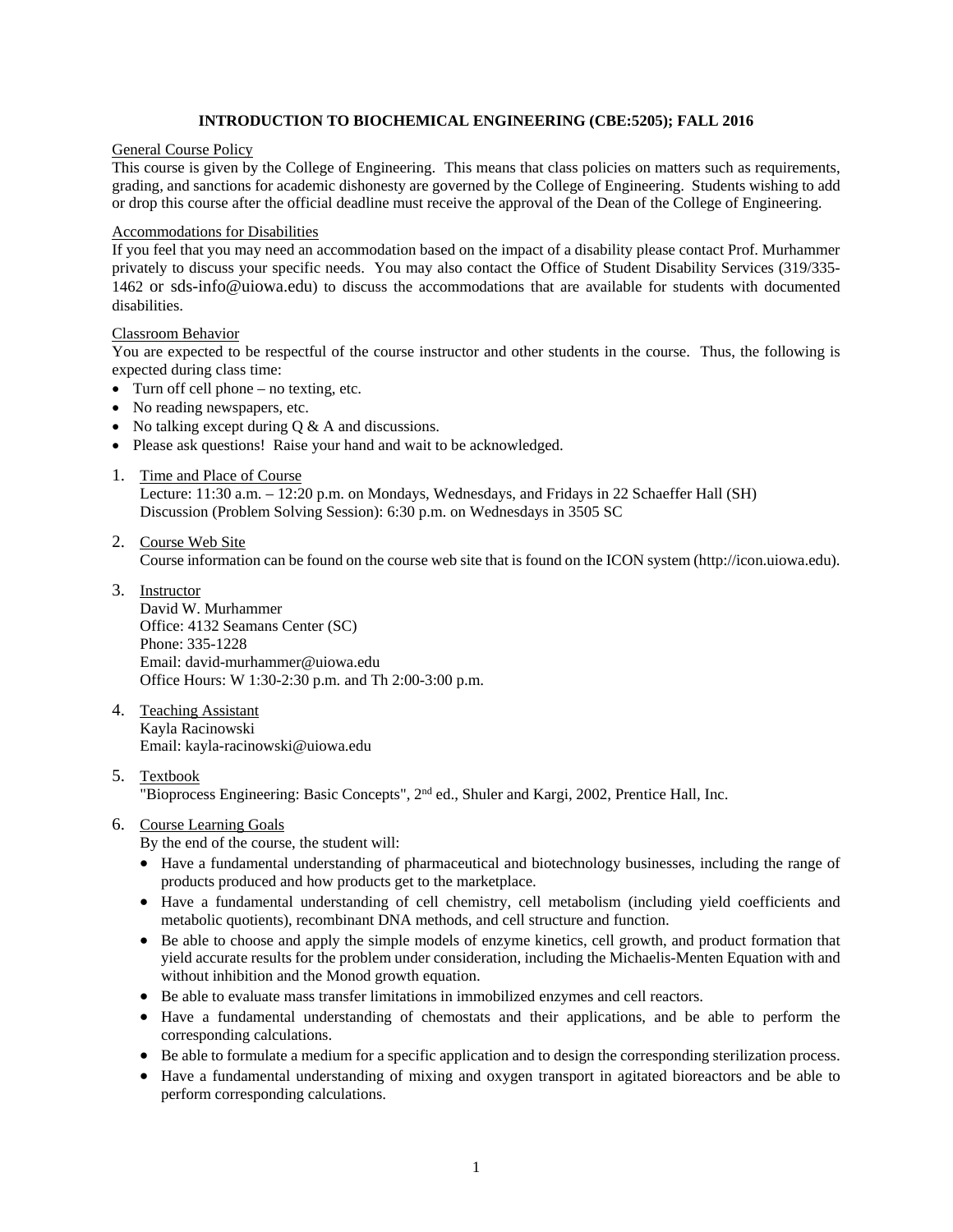- Be able to scale up agitated bioreactors based on various criteria.
- Have a basic understanding of the major issues and techniques involved with purifying biologics and be able to perform corresponding calculations.
- Be able to collect and analyze experimental data.
- Have a fundamental understanding of batch and continuous processes involved in producing fermentation (e.g., antibiotics and biofuels) and recombinant products (e.g., recombinant proteins).
- Have had opportunities to further his/her professional development through practicing written communication skills.

| Tentative Course Outline (Suggested readings are from Shuler and Kargi textbook) |
|----------------------------------------------------------------------------------|
|----------------------------------------------------------------------------------|

| August    | <u>Date</u><br>22 | Topic<br>Introduction/Pharmaceutical and<br><b>Biotechnology Products and Business</b> | Reading<br>Chapter 1 |
|-----------|-------------------|----------------------------------------------------------------------------------------|----------------------|
|           | 24                | Cell Chemistry                                                                         | Chapter $2 & 4$      |
|           | 26                | Cell Chemistry                                                                         |                      |
|           | 29                | Cell Metabolism/Metabolic Control                                                      | Chapter 5            |
|           | 31                | Cell Metabolism/Metabolic Control                                                      |                      |
| September | $\overline{2}$    | Media Formulation/Sterilization                                                        | Handout & Chapter 10 |
|           | 5                 | Labor Day - No Class                                                                   |                      |
|           | 7                 | Media Formulation/Sterilization                                                        |                      |
|           | 9                 | Media Formulation/Sterilization                                                        |                      |
|           | 12                | Analytical Tools Used In Biotechnology                                                 | Handout              |
|           | 14                | Analytical Tools Used In Biotechnology                                                 |                      |
|           | 16                | Strain Development/Recombinant DNA Technology                                          | Chapters 8 & 14      |
|           | 19                | Strain Development/Recombinant DNA Technology                                          |                      |
|           | 21                | Strain Development/Recombinant DNA Technology                                          |                      |
|           | 23                | Experiment 1/Enzymes and Enzyme Kinetics                                               |                      |
|           | 26                | Enzymes and Enzyme Kinetics                                                            | Chapter 3            |
|           | 28                | <b>Enzymes</b> and Enzyme Kinetics                                                     |                      |
|           | 30                | Enzymes and Enzyme Kinetics                                                            |                      |
| October   | 3                 | <b>Cell Structure and Function</b>                                                     | Chapter 2            |
|           | 5                 | Cell Structure and Function                                                            |                      |
|           | 7                 | Cell Growth/Product Formation                                                          | Chapters 6, 7 & 14   |
|           | 10                | Cell Growth/Product Formation                                                          |                      |
|           | 12                | Cell Growth/Product Formation                                                          |                      |
|           | 14                | <b>Biofuels Production</b>                                                             | Appendix             |
|           | 17                | <b>Common Fermentations</b>                                                            |                      |
|           | 19                | <b>Common Fermentations</b>                                                            |                      |
|           | 21                | <b>Experiment 2/Common Fermentations</b>                                               |                      |
|           | 24                | Immunology/Antibodies/Vaccines                                                         | Handout              |
|           | 26                | Immunology/Antibodies/Vaccines                                                         |                      |
|           | 28                | Animal and Plant Cell Culture/Product Production                                       | Chapter 12 & 13      |
|           | 31                | Animal and Plant Cell Culture/Product Production                                       |                      |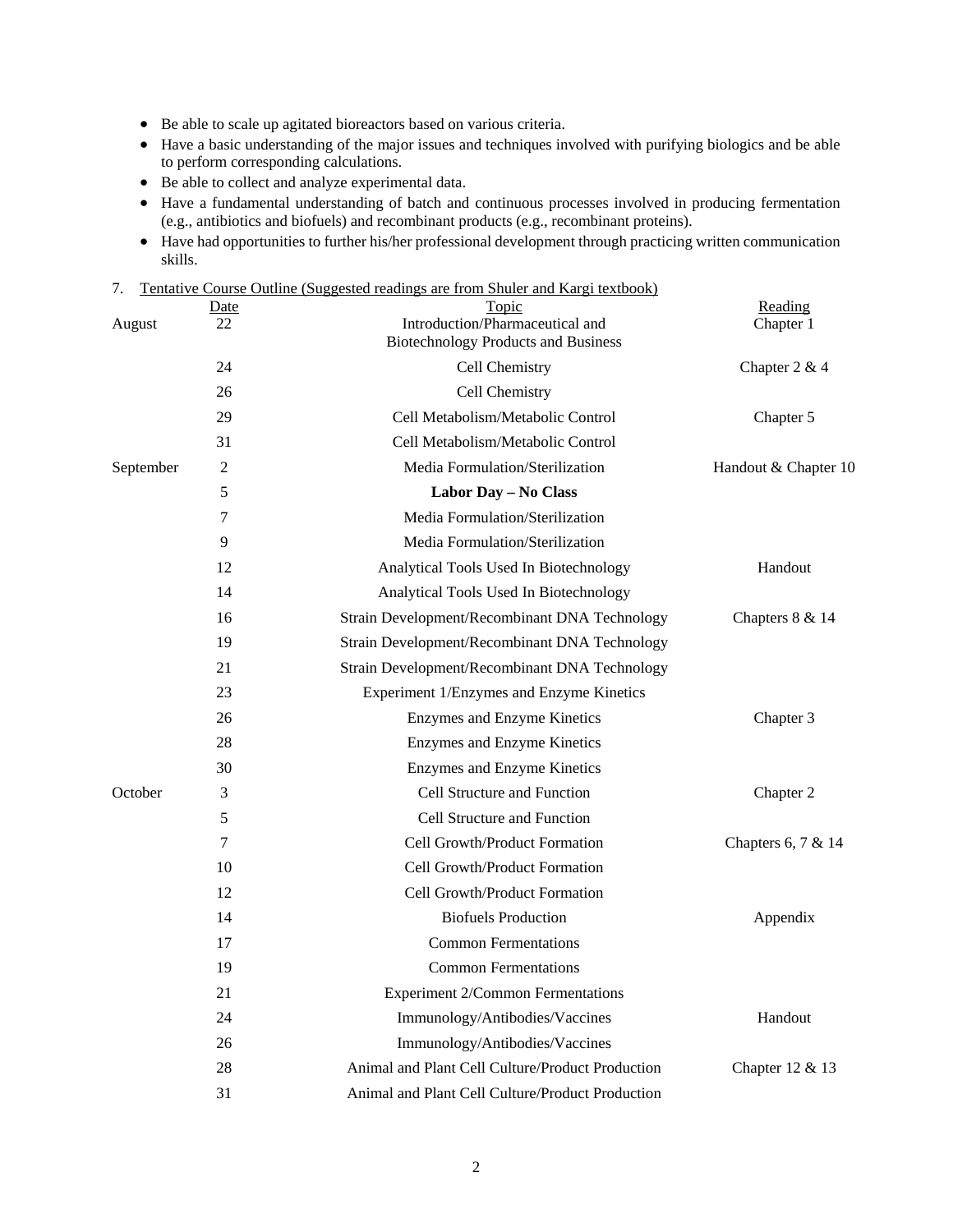|          | <b>Date</b> | <b>Topic</b>                                     | Reading          |
|----------|-------------|--------------------------------------------------|------------------|
| November | 2           | Animal and Plant Cell Culture/Product Production |                  |
|          | 4           | Chemostats                                       | Chapters $6 & 9$ |
|          | 7           | Chemostats                                       |                  |
|          | 9           | Chemostats                                       |                  |
|          | 11          | <b>NO CLASS-AIChE Meeting</b>                    |                  |
|          | 14          | <b>NO CLASS-AIChE Meeting</b>                    |                  |
|          | 16          | <b>Transport in Bioreactors</b>                  | Chapter 10       |
|          | 18          | <b>Transport in Bioreactors</b>                  |                  |
|          | $21 - 25$   | <b>No Class - Thanksgiving Break</b>             |                  |
| 28       |             | <b>Bioreactor Design</b>                         |                  |
|          | 30          | Bioreactor Design                                |                  |
| December | 2           | Introduction to Bioseparations                   | Chapter 11       |
|          | 5           | Introduction to Bioseparations                   |                  |
|          | 7           | Special Topics (as time permits)                 |                  |
|          | 9           | Special Topics (as time permits)                 |                  |

# 8. Homework

Homework assignments will be due on Fridays and should be handed in at the beginning of the period it is due. Late homework will not be accepted. You are also encouraged to work together on homework assignments; individual solutions must be handed in, however.

# 9. Quizzes

There will be a quiz every Monday following a Friday on which homework is due, with the exception of the first quiz. Due to Labor Day, the first quiz will be on Friday, September  $2<sup>nd</sup>$ , which is also the date on which the first homework assignment will be due. The quizzes will generally be closed book and will cover material contained in the corresponding homework.

# 10. Laboratory Component

There will be laboratory experiments conducted in groups, including a recombinant DNA experiment (held the week of September 26<sup>th</sup> at times to be determined) and a cell growth/metabolism experiment (held the week of October 24<sup>th</sup> at times to be determined). Each experiment will include brief individual laboratory reports. Details to come.

#### 11. Project Report (Due December  $9<sup>th</sup>$ )

This will be a group project describing the design of a process to produce a specified amount of a given product (fermentation product, recombinant protein, etc.) as given in a previous AIChE Design problem. This will consist of (1) consulting the literature to determine all currently known information pertinent to the problem and (2) using this information along with the procedures (e.g., bioreactor design, medium formulation, genetic engineering, etc.) learned in class to develop the requested design. The design should include all pertinent steps from genetic engineering through product purification, including medium development, medium sterilization, etc. All of the equipment through product production should be properly sized (to the extent possible), etc., by using the techniques learned in our course (cost estimations should not be included). Product purification only needs to include the equipment used and the sequence thereof (i.e., no sizing or cost estimates). The final report should have the following format:

- (a) Title Page which includes the names of all group members, project title, course number and course name, and date.
- (b) Abstract which summarizes the overall conclusions of the project.
- (c) Introduction which briefly describes the project, including the goals and approach used to achieve these goals and a summary of all pertinent literature.